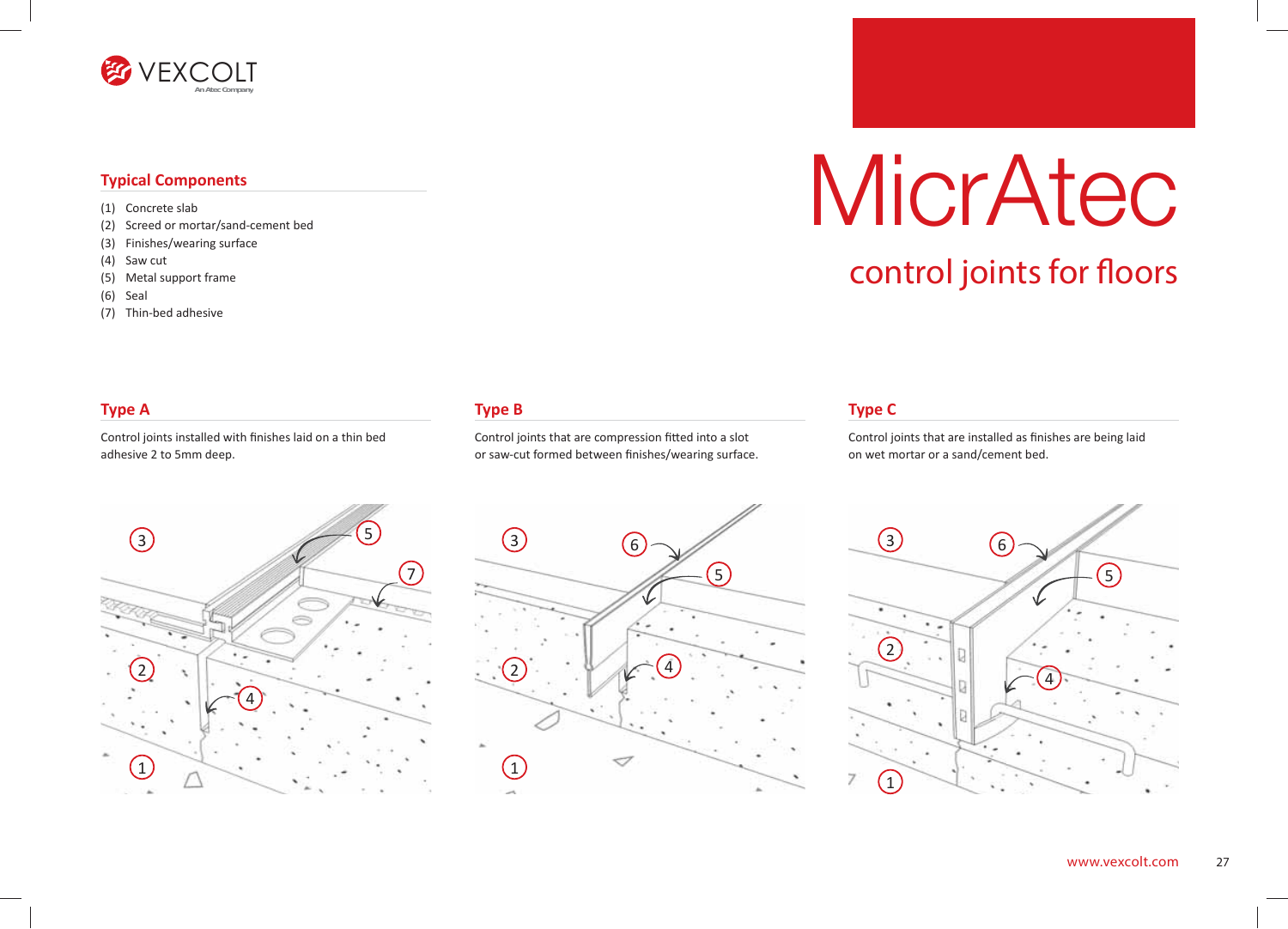## **Micratec :** SE + SV



| <b>Control Joint Selection Criteria</b> |                          |               |         | <b>Load Rating</b>     |        |                          |              | <b>Product Details</b>    |                          |          |                          |             |
|-----------------------------------------|--------------------------|---------------|---------|------------------------|--------|--------------------------|--------------|---------------------------|--------------------------|----------|--------------------------|-------------|
| Joint                                   | Gap                      | Movement      |         | <b>Eurocode Rating</b> |        |                          |              | <b>Product Dimensions</b> |                          |          |                          | Product     |
| Location                                | Width                    | Capacity (mm) |         |                        |        |                          | Height       |                           | <b>Sightline</b>         | Blockout | Number                   |             |
|                                         | B(mm)                    | 土             | [Total] | ——∧*                   | ₽      | $\overline{\phantom{a}}$ | $L_{\infty}$ | H <sub>1</sub> (mm)       | $H2$ (mm)                | $A$ (mm) | $C$ (mm)                 |             |
| Floor - Floor<br>EPDM                   | $\overline{\phantom{0}}$ | ± 1.0         | [2.0]   | 35 kN                  | 190 kN | 30 kN                    | 630 kN       | 25:50:<br>75:100          | $\overline{\phantom{0}}$ | 3        | $\overline{\phantom{a}}$ | SE-003-(H1) |
|                                         |                          | ± 1.5         | [3.0]   |                        |        |                          |              |                           |                          | 5        |                          | SE-005-(H1) |
|                                         |                          | ± 2.0         | [4.0]   |                        |        |                          |              |                           |                          | 7        |                          | SE-007-(H1) |
|                                         |                          |               |         |                        |        |                          |              |                           |                          |          |                          |             |
| Floor - Floor<br><b>VAMAC</b>           |                          | ± 1.0         | $[2.0]$ | 35 kN                  | 190 kN | 30 kN                    | 630 kN       | 25:50:<br>75:100          | $\overline{\phantom{a}}$ | 3        |                          | SV-003-(H1) |
|                                         |                          | ± 1.5         | [3.0]   |                        |        |                          |              |                           |                          | 5        | $\overline{\phantom{a}}$ | SV-005-(H1) |
|                                         |                          | ± 2.0         | $[4.0]$ |                        |        |                          |              |                           |                          | 7        |                          | SV-007-(H1) |

When specifying or ordering please add the **height (H1)** required to the Product Reference. For example Micratec : SE-005-050 denotes a control joint 50mm high.

When specifying or ordering please select EPDM or VAMAC core colour as black, grey or stone.